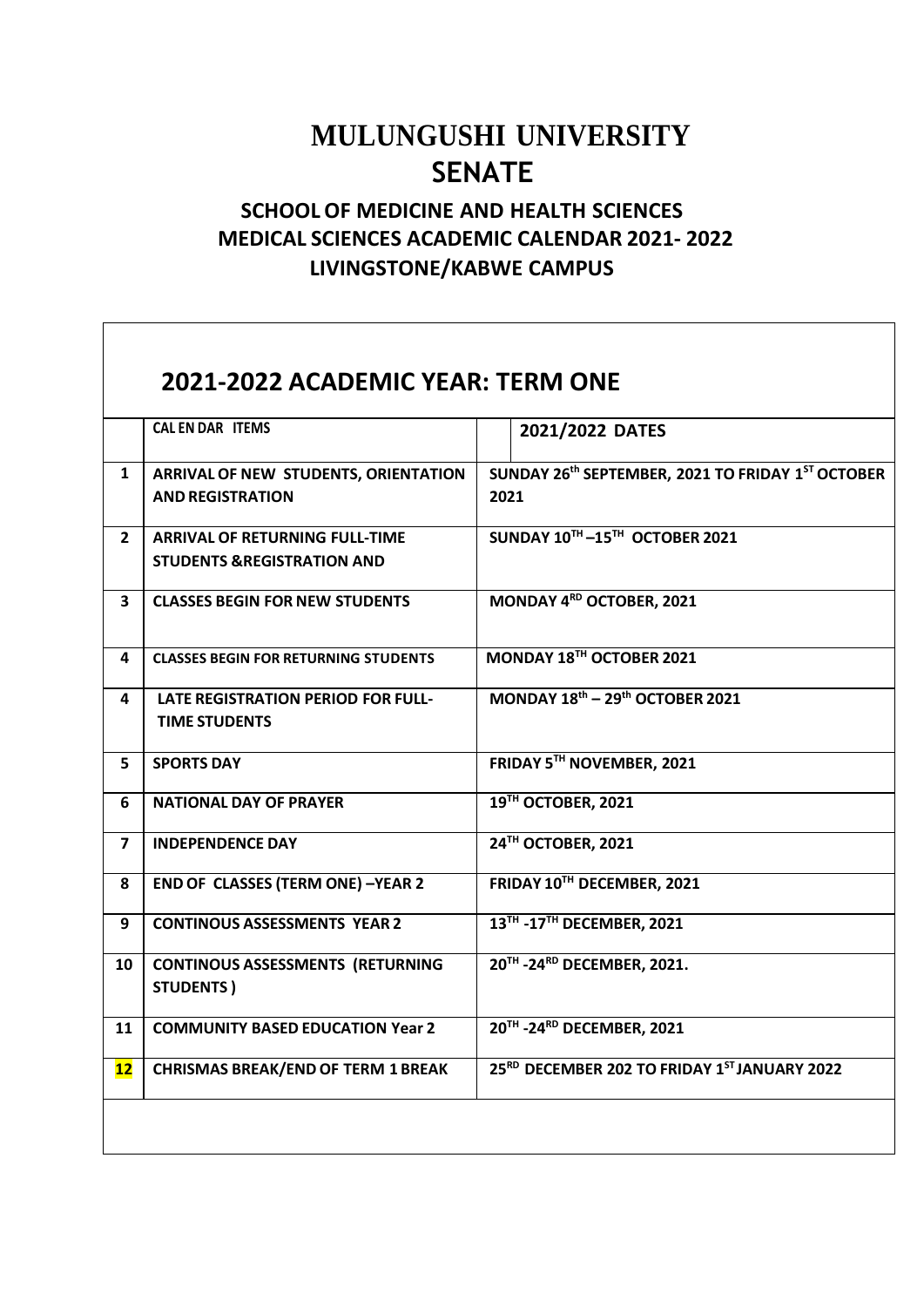| 2021-2022 ACADEMIC YEAR: TERM TWO   |                                                               |                                                   |  |  |
|-------------------------------------|---------------------------------------------------------------|---------------------------------------------------|--|--|
| 13                                  | <b>TERM TWO BEGINS</b><br><b>CLINICAL ROTATION TWO BEGINS</b> | 3RD JANUARY, 2022                                 |  |  |
| 14                                  | <b>END OF CLINICAL ROTATION TWO</b>                           | 25TH FEBRUARY, 2022                               |  |  |
| 15                                  | <b>BREAK (CLINICAL STUDENTS)</b>                              | 28 <sup>TH</sup> FEBRUARY - 4TH MARCH, 2022       |  |  |
| 16                                  | <b>CLINICAL ROTATION THREE BEGINS</b>                         | <b>7TH MARCH, 2022</b>                            |  |  |
| 17                                  | <b>WOMENS DAY</b>                                             | 8TH MARCH, 2022                                   |  |  |
| 18                                  | <b>END OF TERM TWO</b>                                        | 4TH MARCH, 2022                                   |  |  |
| 19                                  | <b>CONTINOUS ASSESMENTS (TERM TWO)</b>                        | 7TH -11TH MARCH, 2022                             |  |  |
| 20                                  | <b>COMMUNITY BASED EDUCATION (3RD YEAR)</b>                   | 14TH -18TH MARCH, 2022                            |  |  |
| 21                                  | <b>MID TERM BREAK</b>                                         | 21TH TO 25TH MARCH, 2022                          |  |  |
| 2021-2022 ACADEMIC YEAR: TERM THREE |                                                               |                                                   |  |  |
| 22                                  | <b>REGISTRATION (ALL STUDENTS)</b>                            | $28$ <sup>TH</sup> MARCH - $1ST$ APRIL, 2022      |  |  |
| 23                                  | <b>TERM THREE CLASSES BEGIN</b>                               | 4TH APRIL 2022                                    |  |  |
| 24                                  | <b>END OF CLINICAL ROTATION THREE</b>                         | 29TH APRIL, 2022                                  |  |  |
| 25                                  | <b>BREAK (CLINICAL STUDENTS)</b>                              | 2ND -6TH MAY, 2022                                |  |  |
| 26                                  | <b>CLINICAL ROTATION FOUR BEGINS</b>                          | 9TH MAY, 2022                                     |  |  |
| 27                                  | <b>END OF CLASSES (TERM THREE)</b>                            | 10TH JUNE, 2022                                   |  |  |
| 28                                  | <b>CONTINOUS ASSESMENTS (TERM THREE)</b>                      | $13TH - 17TH$ JUNE 2022                           |  |  |
| 29                                  | <b>STUDY BREAK</b>                                            | $20^{\text{THJUNE-1ST}}$ JULY, 2022               |  |  |
| 30                                  | <b>END OF CLINICAL ROTATION FOUR</b>                          | <b>8TH JULY, 2022</b>                             |  |  |
| 31                                  | <b>END YEAR SESSIONAL EXAMINATIONS</b>                        | $4$ <sup>TH</sup> TO $15$ <sup>TH</sup> JULY 2022 |  |  |
| 32                                  | <b>STUDY BREAK (CLINICAL STUDENTS)</b>                        | $11TH - 21ST JULY, 2022$                          |  |  |
| 33                                  | <b>END YEAR SESSIONAL EXAMINATIONS</b><br>(CLINICAL STUDENTS) | 24TH JULY-5TH AUGUST 2022                         |  |  |
| 34                                  | <b>COMMUNITY BASED EDUCATION</b><br>(5 <sup>TH</sup> YEAR)    | $8TH - 18TH$ AUGUST 2022                          |  |  |
| 35                                  | <b>VACATION PERIOD</b>                                        | 16TH JULY TO 31TH SEPTEMBER, 2022                 |  |  |
| 36                                  | <b>MARKING PERIOD</b>                                         | 18TH JULY-5TH AUGUST, 2022                        |  |  |
| 37                                  | <b>BOARD OF EXAMINERS MEETING</b>                             | 8TH AUGUST, 2022                                  |  |  |